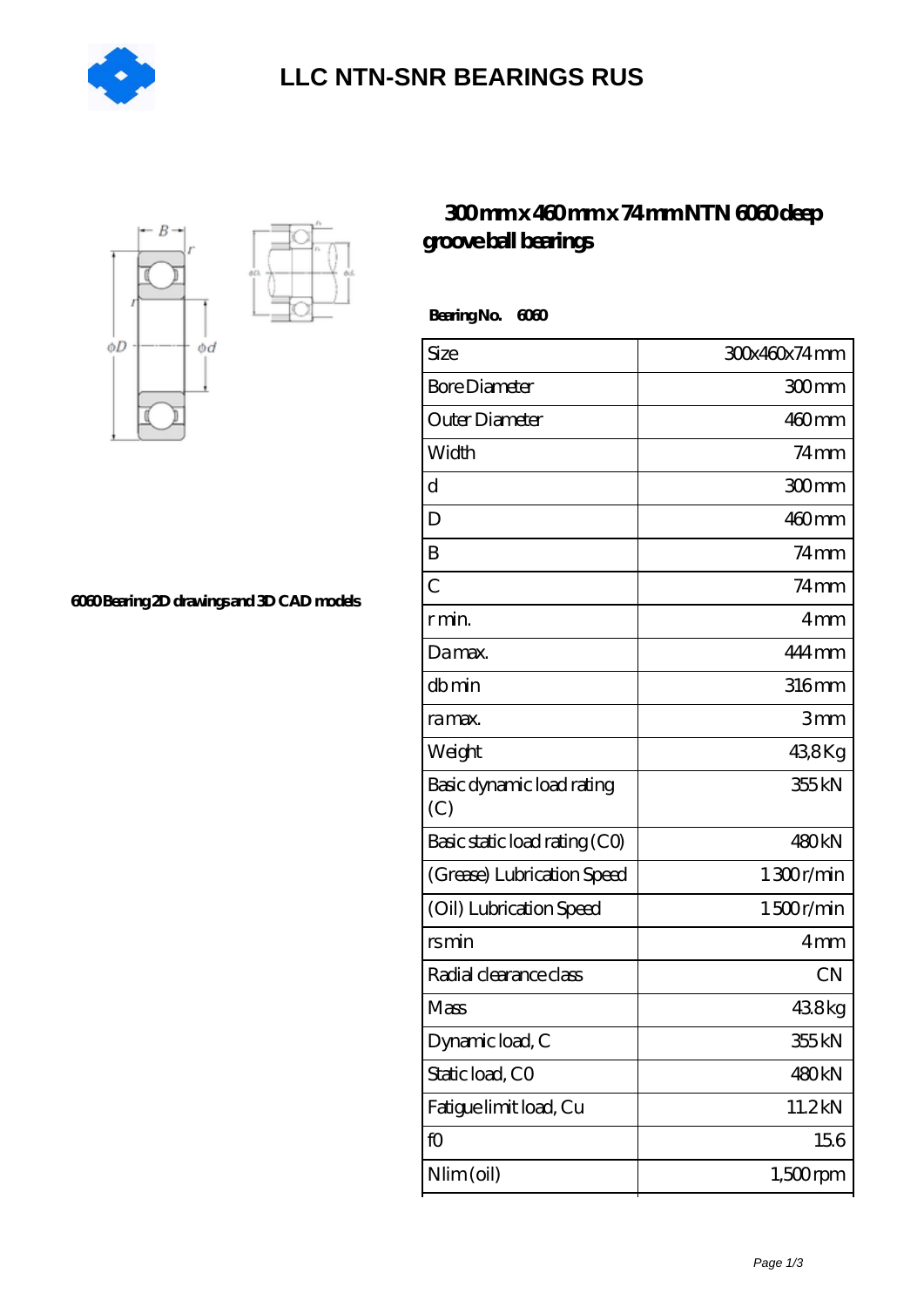

## **[LLC NTN-SNR BEARINGS RUS](https://m.agencel2om.com)**

| Nlim (grease)                                    | $1,300$ rpm                                                                   |
|--------------------------------------------------|-------------------------------------------------------------------------------|
| Min operating temperature,<br>Tmin               | $-20^\circ$ C                                                                 |
| Max operating temperature,<br>Tmax               | $120^\circ$ C                                                                 |
| Characteristic cage<br>frequency, FTF            | 043Hz                                                                         |
| Characteristic rolling<br>element frequency, BSF | $7.35$ Hz                                                                     |
| Characteristic outer ring<br>frequency, BPFO     | 52Hz                                                                          |
| Characteristic inner ring<br>frequency, BPFI     | 68Hz                                                                          |
| damin                                            | 316mm                                                                         |
| Damax                                            | 444 mm                                                                        |
| ra max                                           | 3mm                                                                           |
| Category                                         | Single Row Ball Bearings                                                      |
| Inventory                                        | 0 <sup>0</sup>                                                                |
| Manufacturer Name                                | <b>NTN</b>                                                                    |
| Minimum Buy Quantity                             | N/A                                                                           |
| Weight/Kilogram                                  | 44                                                                            |
| Product Group                                    | <b>BOO308</b>                                                                 |
| Enclosure                                        | Open                                                                          |
| Precision Class                                  | ABEC 1   ISO PO                                                               |
| Maximum Capacity / Filling<br>Slot               | No                                                                            |
| Rolling Element                                  | <b>Ball Bearing</b>                                                           |
| Snap Ring                                        | No                                                                            |
| <b>Internal Special Features</b>                 | No                                                                            |
| Cage Material                                    | Steel                                                                         |
| Internal Clearance                               | CO-Medium                                                                     |
| Inch - Metric                                    | Metric                                                                        |
| Long Description                                 | <b>300MM Bore; 460MM</b><br>Outside Diameter; 74MM<br>Outer Race Width; Open; |